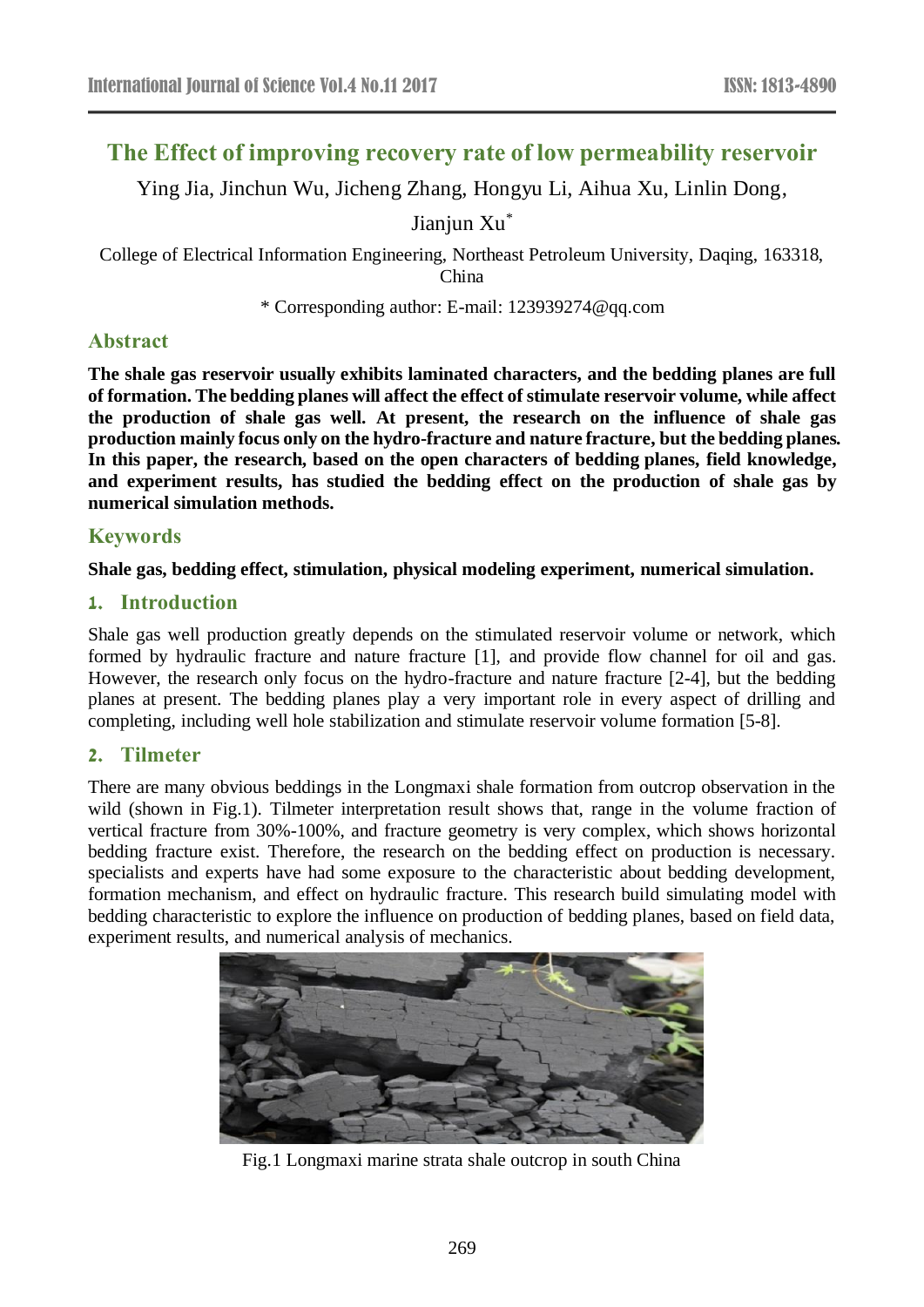

Fig.2 Tilmeter result in X2(left), X3(right) Table1. The fracture morphology & Production in Pad X2, X3

| $X3-1$         |                                             | $X3-2$         |                                             | $X3-3$         |                                             | $X2-1$         |                                             | $X2-2$         |                                             | $X2-3$         |                                             | $X2-4$         |                                             |
|----------------|---------------------------------------------|----------------|---------------------------------------------|----------------|---------------------------------------------|----------------|---------------------------------------------|----------------|---------------------------------------------|----------------|---------------------------------------------|----------------|---------------------------------------------|
| stage          | Vertical<br>fracture<br>volume<br>fraction% | stage          | Vertical<br>fracture<br>volume<br>fraction% | stage          | Vertical<br>fracture<br>volume<br>fraction% | stage          | Vertical<br>fracture<br>volume<br>fraction% | stage          | Vertical<br>fracture<br>volume<br>fraction% | stage          | Vertical<br>fracture<br>volume<br>fraction% | stage          | Vertical<br>fracture<br>volume<br>fraction% |
| $\mathbf{1}$   | 87                                          | $\mathbf{1}$   | 78                                          | $\mathbf{1}$   | 65                                          | $\mathbf{1}$   | 51                                          | $\mathbf{1}$   | 40                                          | $\mathbf{1}$   | 79                                          | 1              | 62                                          |
| $\overline{2}$ | 55                                          | $\overline{c}$ | 82                                          | $\sqrt{2}$     | 45                                          | 2              | 70                                          | $\sqrt{2}$     | 69                                          | $\sqrt{2}$     | 58                                          | $\overline{2}$ | 37                                          |
| 3              | 64                                          | 3              | 70                                          | $\overline{3}$ | 47                                          | 3              | 76                                          | 3              | 64                                          | 3              | 54                                          | 3              | 56                                          |
| 4              | 80                                          | $\overline{4}$ | 78                                          | $\overline{4}$ | 63                                          | $\overline{4}$ | 83                                          | $\overline{4}$ | 60                                          | $\overline{4}$ | 52                                          | $\overline{4}$ | 40                                          |
| 5              | 95                                          | 5              | 74                                          | 5              | 54                                          | 5              | 82                                          | 5              | 58                                          | 6              | 55                                          | 5              | 62                                          |
| 6              | 100                                         | 6              | 87                                          | 6              | 52                                          | 6              | 65                                          | 6              | 47                                          | $\overline{7}$ | 63                                          | 6              | 60                                          |
| 7              | 100                                         | $\overline{7}$ | 81                                          | $\tau$         | 52                                          | $\tau$         | 68                                          | $\tau$         | 32                                          | 8              | 17                                          | $\tau$         | 66                                          |
| 8              | 100                                         | 8              | 75                                          |                | 100                                         | 8              | 78                                          | $\,8\,$        | 42                                          | 9              | 0.71                                        | $\,8\,$        | 69                                          |
|                | 100                                         | 9              | 74                                          | 8              | 100                                         | 9              | 64                                          | 9              | 54                                          |                |                                             | 9              | 33                                          |
| 9              | 100                                         | 10             | 100                                         |                | 59                                          | 10             | 40                                          | 10             | 54                                          |                |                                             | 10             | 71                                          |
| 10             | 79                                          | 11             | 72                                          |                |                                             | 12             | 59                                          | 11             | 62                                          |                |                                             | 11             | 55                                          |
| 11             | 81                                          | 12             | 72                                          |                |                                             | 13             | 44                                          | 12             | 56                                          |                |                                             | 12             | 52                                          |
| 12             | 76                                          |                |                                             |                |                                             | 14             | 57                                          | 13             | 58                                          |                |                                             |                |                                             |
|                |                                             |                |                                             |                |                                             |                |                                             | 14             | 52                                          |                |                                             |                |                                             |
|                |                                             |                |                                             |                |                                             |                |                                             | 15             | 53                                          |                |                                             |                |                                             |

# **3. The bedding opening characteristic**

# **3.1 Physical modeling experiment**

The small-size indoor experiment of hydraulic fracturing is made in lab under true triaxial test condition, the vertical stress is normal to the bedding planes, size of rock is 30cm×30cm×30cm, the wellbore is drilled 170mm in deep, using diamond bit(OD 24mm). analog casing (OD 20mm ,ID 15mm)is set deep in 135-165mm, with high-strength steel tube, which is closed weld at bottom, and sealed connect to the fracturing pump pipe line with internal thread at top. 1.5mm wide hydraulic fracturing channel was symmetric-cut on the steel tube, and Slot position was filled with cotton. The casing was cemented with wellbore, using high strength adhesive, the slot position intersects the direction of maximum horizontal main stress at 45°. water was pumped in for experiment.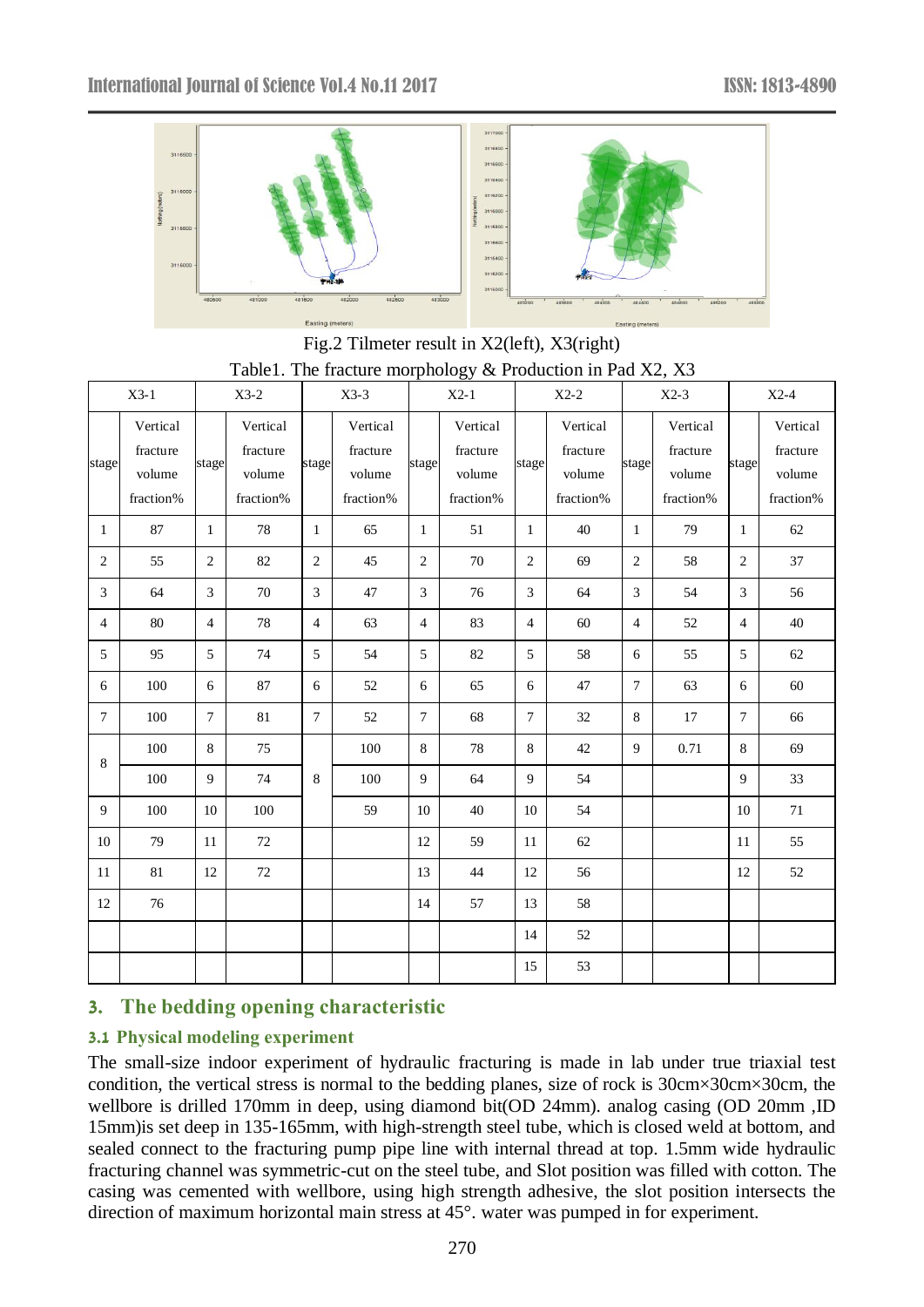Physical modeling experiment in laboratory shows that, bedding can be different degree opened under different stress conditions and rock sample. 3 kinds of cases are obvious in the experiment (shown in Fig.3): 1) portion of bedding were opened by artificial fractures, and had extension; 2) most of bedding were opened by artificial fractures, they communicated with natural fractures and formed fracture network; 3) the bedding became the primary artificial fracture, which limited hydraulic fractures extension, and the shape of fracture is single.



Fig.3 Physical modeling in laboratory

#### **3.2 The numerical method**

A simulating model with bedding characteristic was build, combined method of finite element and discrete element, to investigate bedding effect in shale. Based on the linear elastic fracture theory, rock failure to follow the maximum tensile stress criterion and Mohr coulomb criteria, considering the seepage flow stress coupling of crack-block system, adopt finite element discrete element hybrid method

A numerical model with bedding characteristic is established to analysis the bedding shale formation by using the combination method of finite element analysis and distinct element analysis. The numerical analysis shows that: the bedding effect is relative to the stress condition and development of beddings. The development of bedding is characterized by bonding strengths.

Under characteristics of normal stress conditions(shown in Fig.4),  $\sigma_v > \sigma_H > \sigma_h$ , vertical stress are maximum, the numerical simulation results shows that: 1) when the bedding is not development, artificial fracture extend vertically, the bedding opened is limited; 2) when the bedding is development, both vertical fracture and horizontal fracture are opened, vertical fractures are primary, network fracture is formed and communicated well.



1) bond strength (matrix 6Mpa、bedding 3MPa) 2) bond strength (matrix 6Mpa、bedding 0MPa)

Fig.4 Numerical simulation results under normal stress state

Under the characteristics of strike-slip fault stress conditions(shown in Fig.5),  $\sigma_H > \sigma_v > \sigma_h$ , horizontal stress are maximum,  $\sigma_{\rm v}$  is closed to  $\sigma_{\rm h}$ , the numerical simulation results shows that :1) when the bedding is not development, artificial fracture can open the bedding, but not extended vertically , horizontal fractures are the primary, communication vertically is not ideal.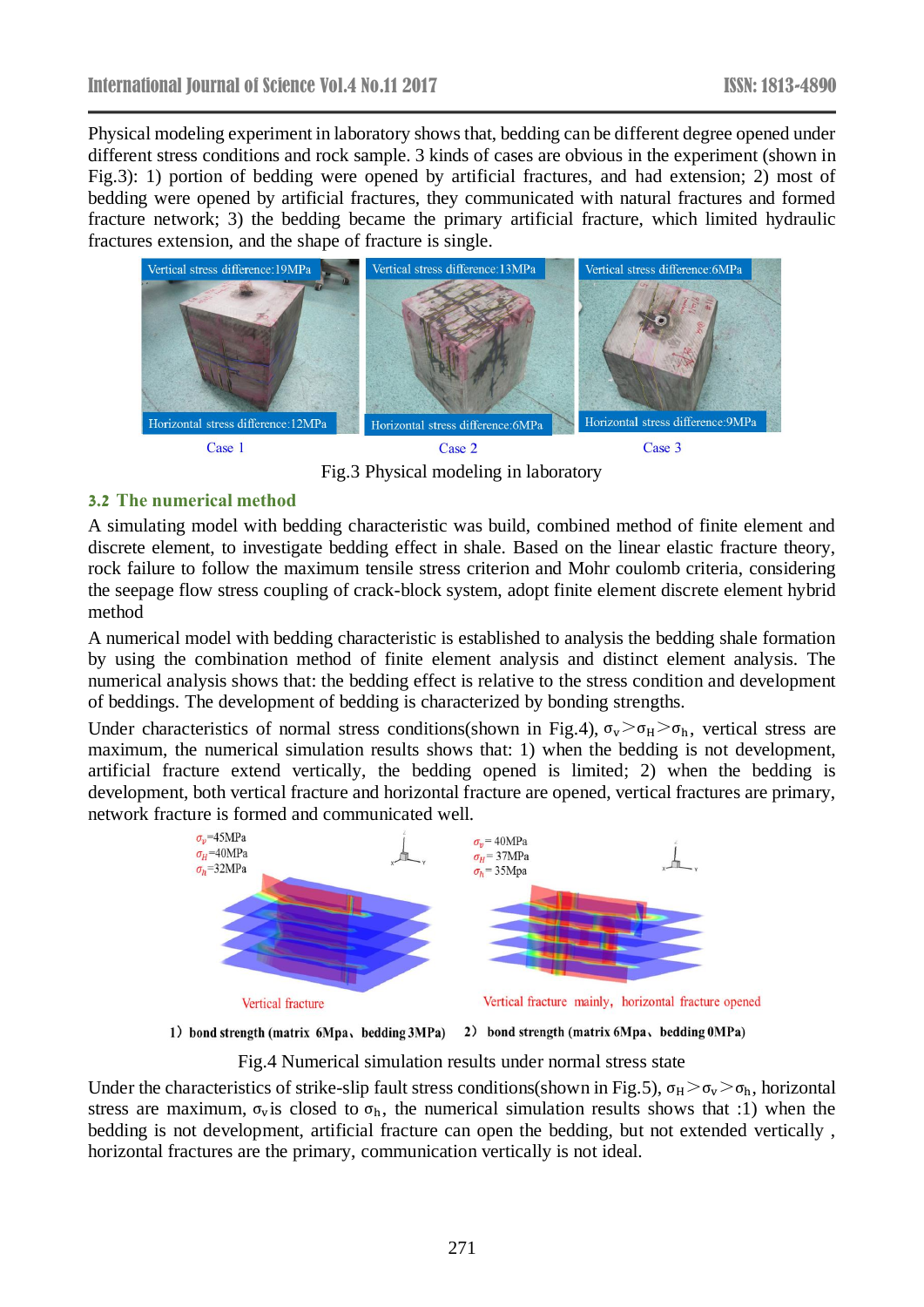

Fig.5 Numerical simulation results under strike-slip fault stress state

#### **3.3 Analysis summary**

The preliminary recognition on the bedding planes in shale was formed through experiment and numerical simulation:1) the bedding opening play an important role in the formation of network, propagation between fracture height and bedding fracture restricted each other; 2) required conditions for the bedding opening: cementation strength is moderate, and  $\sigma_v$  is close to  $\sigma_h$ .

### **4. Conclusion**

According to the results of numerical simulation analysis and the summary, drawing the conclusions:

(1) The bedding open degree mainly affect the initial production;

(2) During the early production, the influence of bedding open degree is greater than the effect of fracture height;

(3) On the intermediary and later stage, the influence of the fracture height becomes more significant.

#### **4.1 Recommendations**

(1) If the stress state permitting the extension of fracture in vertical, the target area of horizontal should be selected in the concentrated bedding interface position to favor the gas output quickly in the drilling construction design.

(2)The difficulty of sand adding and sand volume of bedding fracture should be given full consideration, and filling bedding fracture in maximum possible to provide the gas flow channel, under the premise that guarantee vertical fracture sand efficiency in the design of fracturing construction.

### **Acknowledgments**

This work is supported by the project of Nature Scientific Foundation of Heilongjiang Province [E2017011]. Corresponding Author is XU Jianjun.

# **References**

- [1] Xu Jianjun, Xu Yan-chao, [Yan, Li-me,](https://www.engineeringvillage.com/search/submit.url?CID=quickSearchCitationFormat&origin=results&category=authorsearch&searchtype=Quick&searchWord1=%7bYan%2C+Li-mei%7d§ion1=AU&database=1&yearselect=yearrange&sort=yr)et.al. Research on the method of optimal PMU placement. International Journal of Online Engineering,v9, S7, p24-29, 2013
- [2] Xu Jian-Jun, Y. Y. Zi., Numerical Modeling for Enhancement of Oil Recovery via Direct Current. International Journal of Applied Mathematics and Statistics, 2013, 43(13): 318-326
- [3] [Longchao, Zhu](https://www.engineeringvillage.com/search/submit.url?CID=quickSearchCitationFormat&origin=results&category=authorsearch&searchtype=Quick&searchWord1=%7bLongchao%2C+Zhu%7d§ion1=AU&database=1&yearselect=yearrange&sort=yr&referer=%2Fsearch%2Fresults%2Fquick.url) [Jianjun, Xu;](https://www.engineeringvillage.com/search/submit.url?CID=quickSearchCitationFormat&origin=results&category=authorsearch&searchtype=Quick&searchWord1=%7bJianjun%2C+Xu%7d§ion1=AU&database=1&yearselect=yearrange&sort=yr&referer=%2Fsearch%2Fresults%2Fquick.url) [Limei, Yan.](https://www.engineeringvillage.com/search/submit.url?CID=quickSearchCitationFormat&origin=results&category=authorsearch&searchtype=Quick&searchWord1=%7bLimei%2C+Yan%7d§ion1=AU&database=1&yearselect=yearrange&sort=yr&referer=%2Fsearch%2Fresults%2Fquick.url) Research on congestion elimination method of circuit [overload and transmission congestion in the internet of things.](https://www.engineeringvillage.com/search/doc/abstract.url?pageType=quickSearch&searchtype=Quick&SEARCHID=4589f899M8fc2M49d3Mb315M47fe1dd3db28&DOCINDEX=2&database=1&format=quickSearchAbstractFormat&dedupResultCount=&SEARCHID=4589f899M8fc2M49d3Mb315M47fe1dd3db28&referer=%2Fsearch%2Fresults%2Fquick.url) Multimedia Tools and Applications, p 1-20, June 27, 2016
- [4] Yan Limei, Zhu Yusong, Xu Jianjun,et.al. Transmission Lines Modeling Method Based on Fractional Order Calculus Theory. TRANSACTIONS OF CHINA ELECTROTECHNICAL SOCIETY, 2014 ,Vol.29, No. 9:260-268 (In Chinese)
- [5] YAN Li-mei, CUI Jia, XU Jian-jun,et.al. Power system state estimation of quadrature Kalman filter based on PMU/SCADA measurements. Electric Machines and Control. 2014, Vol.18 No.6,: 78-84. (In Chinese)